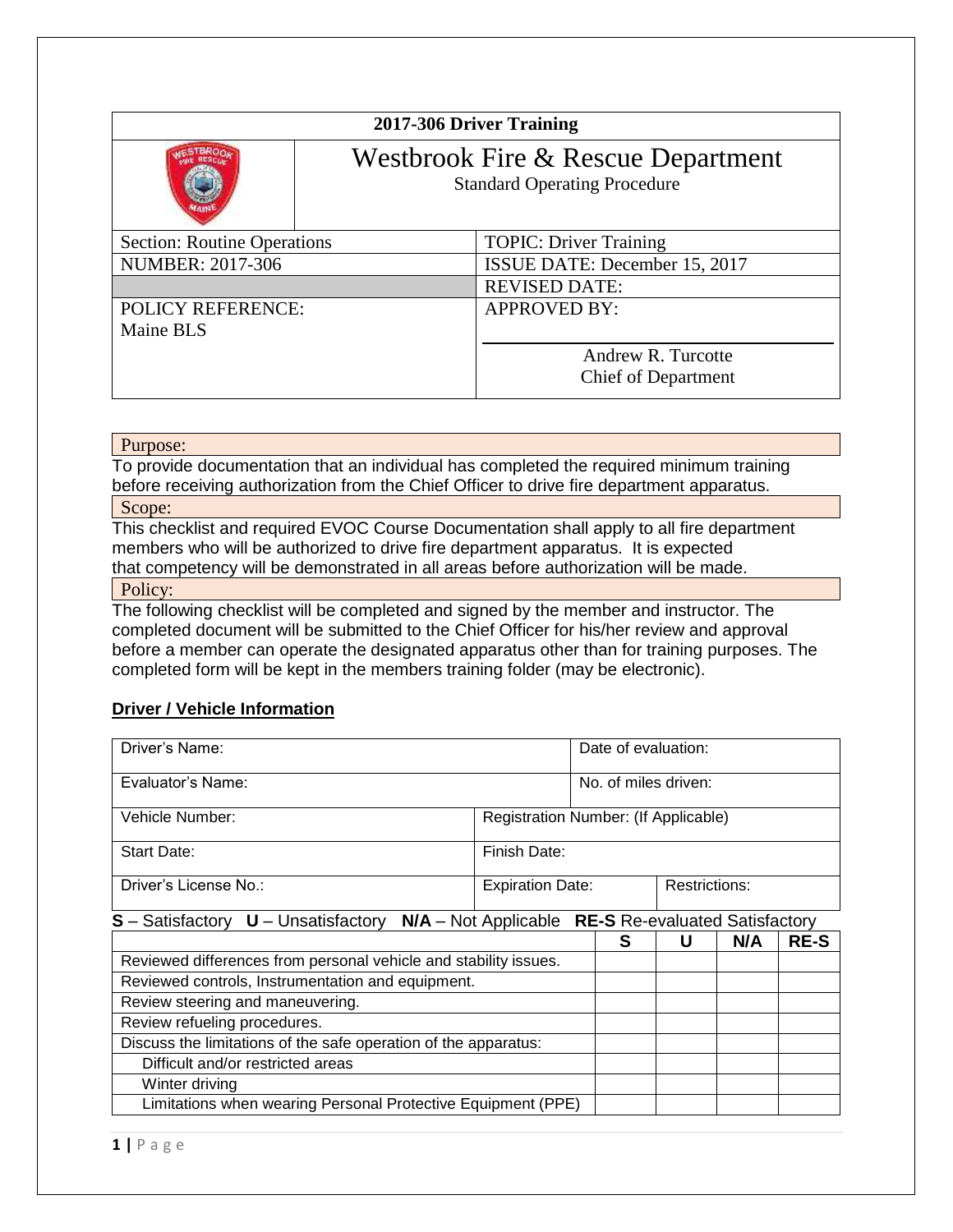| Demonstrate pre-response inspection walk around safety check                                                         |   |   |     |             |
|----------------------------------------------------------------------------------------------------------------------|---|---|-----|-------------|
| Check and adjust mirrors                                                                                             |   |   |     |             |
| Secure Seat Belts/ Seat adjustment - Driver and Crew                                                                 |   |   |     |             |
| Check braking system for function, air pressure, and E-brake                                                         |   |   |     |             |
| Check instruments for normal readings                                                                                |   |   |     |             |
| Four left and four right hand turns                                                                                  |   |   |     |             |
| Straight section of urban street or two-lane rural road at least 1                                                   |   |   |     |             |
| mile.                                                                                                                |   |   |     |             |
| One through intersection and two intersections where a stop has to                                                   |   |   |     |             |
| be made.                                                                                                             |   |   |     |             |
| One railroad crossing/ stop (if applicable)                                                                          |   |   |     |             |
| One curve, either left or right                                                                                      |   |   |     |             |
| Section of a limited access highway that includes a conventional                                                     |   |   |     |             |
| ramp entrance and exit (if applicable)                                                                               |   |   |     |             |
| Downgrade long enough to require down-shifting, braking, or use of                                                   |   |   |     |             |
| "Jake Brake", retarder, and/or ABS (if applicable).<br>Upgrade steep enough and long enough to require gear changing |   |   |     |             |
| to maintain speed (Standard shift only)                                                                              |   |   |     |             |
| One underpass or low clearance or bridge (if applicable)                                                             |   |   |     |             |
| Verify audible back-up alarm                                                                                         |   |   |     |             |
| Demonstrate backing with and without spotter (per SOP/Policy)                                                        |   |   |     |             |
| Demonstrate securing unit - parking brake, wheel chocks                                                              |   |   |     |             |
| Apply ABS and air brakes properly                                                                                    |   |   |     |             |
| Reduce speed and brake/downshift before curves or down grades                                                        |   |   |     |             |
| Shifting downshift and change gears properly                                                                         |   |   |     |             |
| Proper Hand Position (10 and 2) (9 and 3 with air bags)                                                              |   |   |     |             |
| Follows all traffic control signs                                                                                    |   |   |     |             |
|                                                                                                                      |   |   |     |             |
| Use of tire chains (if applicable)                                                                                   |   |   |     |             |
| Speed according to posted limits or reduced at the following:<br>Intersections                                       |   |   |     |             |
|                                                                                                                      |   |   |     |             |
| Congested highways                                                                                                   |   |   |     |             |
| Schools                                                                                                              |   |   |     |             |
| Weather conditions                                                                                                   |   |   |     |             |
| Passing other vehicles                                                                                               |   |   |     |             |
| Cautionary areas (pedestrian etc)                                                                                    |   |   |     |             |
| Maintain a safe following distance (rule of thumb 4 sec under 40                                                     |   |   |     |             |
| mph)<br>Intersections:                                                                                               |   |   |     |             |
| Decelerate and cover brake                                                                                           |   |   |     |             |
| Scan for hazards                                                                                                     |   |   |     |             |
| Complete stop before entering intersection                                                                           |   |   |     |             |
| Proceed through with caution                                                                                         |   |   |     |             |
| Treat each lane of crossing traffic as a separate intersection                                                       |   |   |     |             |
| Position vehicle to protect personnel and scene (according to                                                        |   |   |     |             |
| department guidelines)                                                                                               |   |   |     |             |
| Off Road Driving (if applicable) 4x4, Forestry, Etc.                                                                 | S | U | N/A | <b>RE-S</b> |
| Place vehicle into all-wheel drive before going off-road if applicable                                               |   |   |     |             |
| Proceed at a angle to avoid "bottoming out" when crossing ditch                                                      |   |   |     |             |
| Follow existing paths or trails                                                                                      |   |   |     |             |
| Use scout where visibility is limited                                                                                |   |   |     |             |
|                                                                                                                      |   |   |     |             |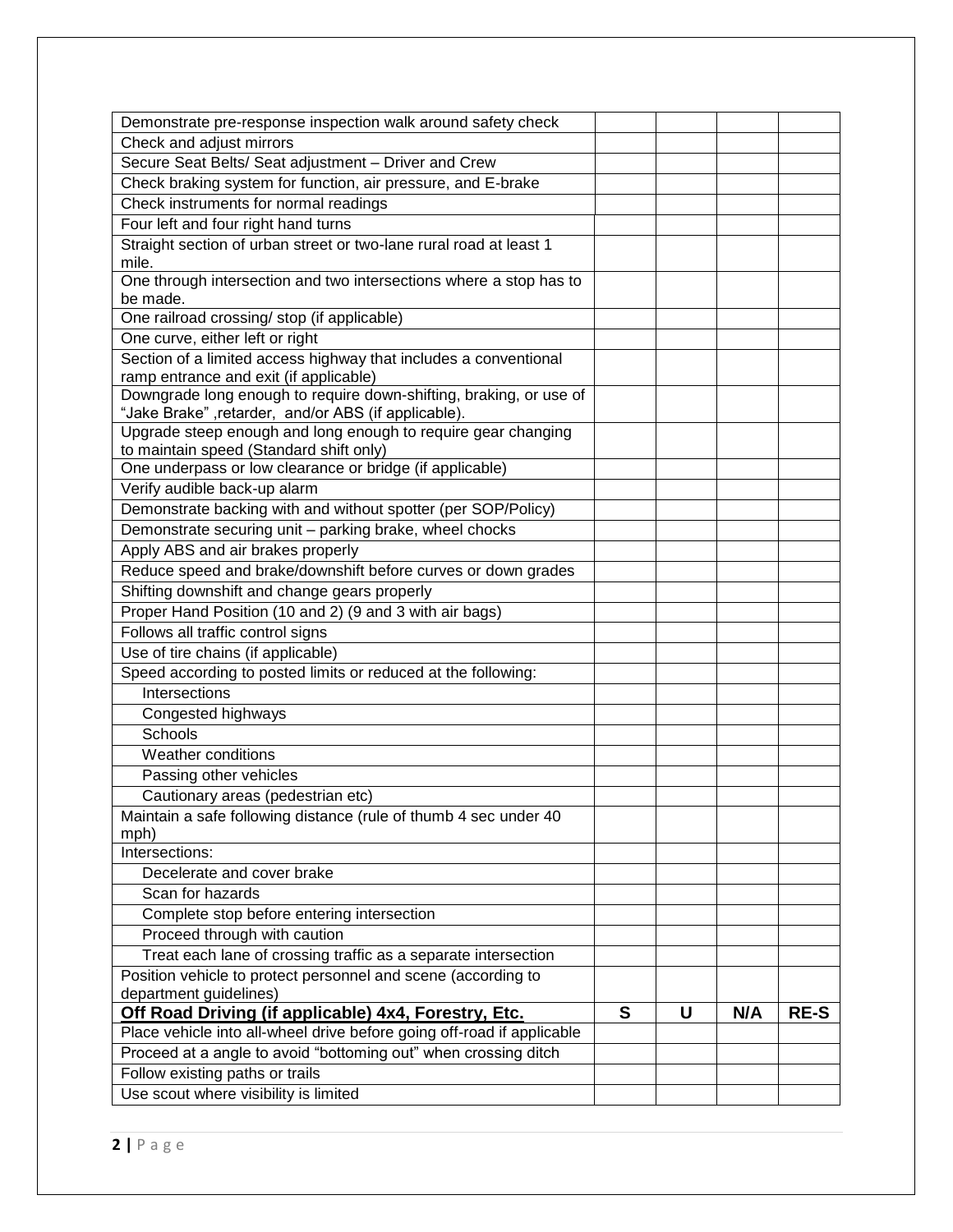| Proper hand placement (thumbs outside)                              |  |  |
|---------------------------------------------------------------------|--|--|
| Vehicle clearance obstacles (height, width, undercarriage, angle of |  |  |
| approach, angle of departure.                                       |  |  |
| Set emergency brake and wheel chocks                                |  |  |

## **Comments**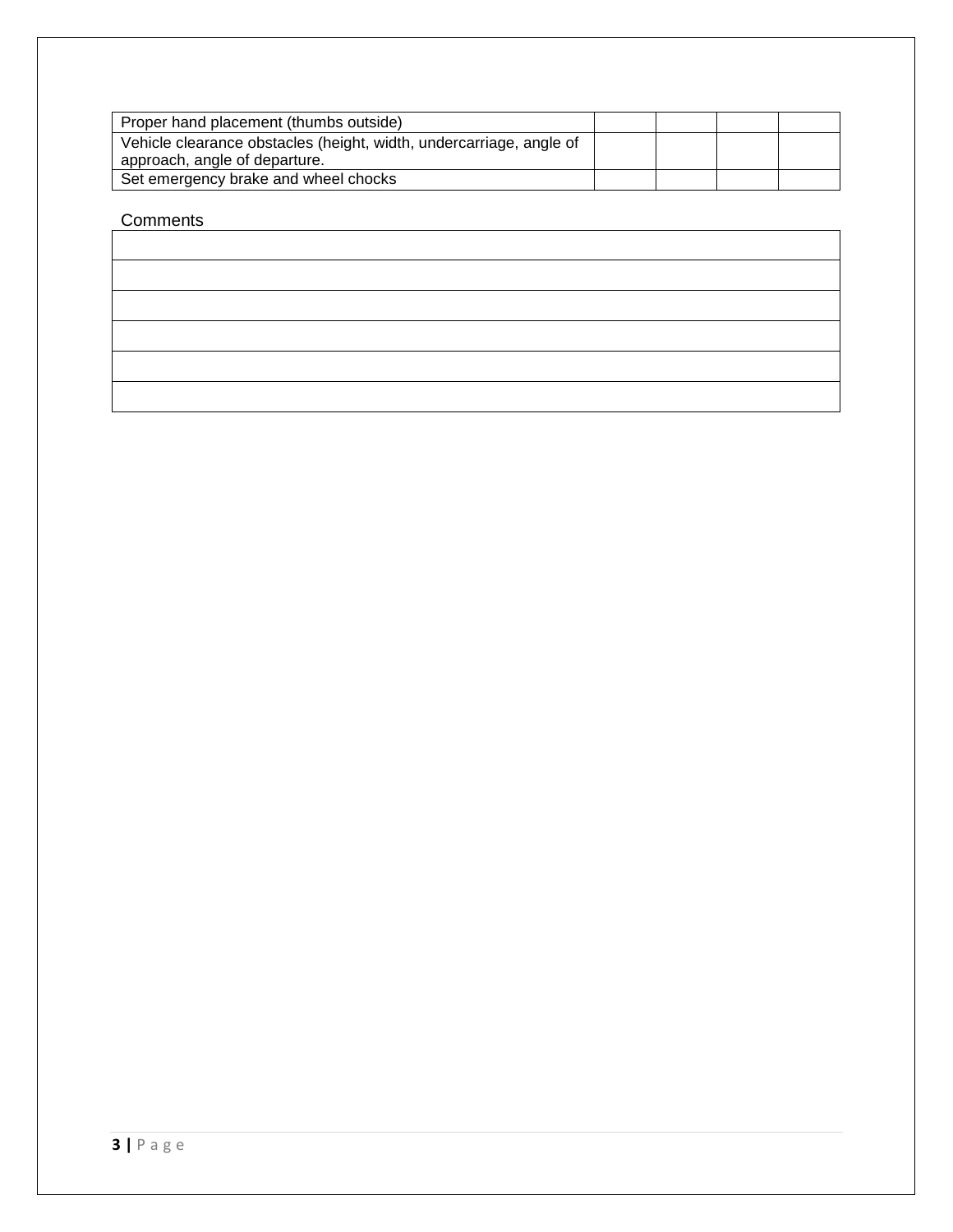## **DRIVER APPROVAL FORM**

| Member's name (print) _________<br>demonstrated appropriate skills as indicated by the attached driver/operator check list(s). I                                                                              |                                       |                 |                              | has satisfactorily |                                                          |                                  |             |
|---------------------------------------------------------------------------------------------------------------------------------------------------------------------------------------------------------------|---------------------------------------|-----------------|------------------------------|--------------------|----------------------------------------------------------|----------------------------------|-------------|
|                                                                                                                                                                                                               |                                       |                 |                              |                    |                                                          |                                  |             |
| Department, recommend that the above individual be granted authorization to drive the below<br>referenced vehicle(s).                                                                                         |                                       |                 |                              |                    |                                                          |                                  |             |
|                                                                                                                                                                                                               |                                       |                 |                              |                    | <b>Yes</b><br><b>No</b>                                  |                                  |             |
| Driver has reviewed all motor vehicle regulations (29-A)?<br>Driver has completed EVOC / or CDL or NFPA 1002 Course?<br>Driver's motor vehicle history reviewed?<br>Driver reviewed Department SOPs or Policy |                                       |                 |                              |                    | $\Box$<br>❏<br>$\Box$<br>□<br>$\Box$<br>□<br>$\Box$<br>◻ |                                  |             |
|                                                                                                                                                                                                               | Instructor's Signature                |                 |                              |                    | Date                                                     |                                  |             |
|                                                                                                                                                                                                               | Member's Signature                    |                 |                              |                    | Date                                                     |                                  |             |
| the above named member to operate below referenced vehicle(s).                                                                                                                                                |                                       |                 |                              |                    |                                                          |                                  |             |
|                                                                                                                                                                                                               |                                       |                 |                              |                    |                                                          |                                  |             |
|                                                                                                                                                                                                               | Signature                             |                 |                              | Date               |                                                          | Initials                         |             |
|                                                                                                                                                                                                               |                                       |                 |                              |                    |                                                          |                                  |             |
| <b>Vehicle Number</b><br><b>Initials</b>                                                                                                                                                                      | <b>Chief's Initial</b><br><b>Date</b> | <b>Initials</b> | 3 year review<br><b>Date</b> | <b>Initials</b>    | 6 year review<br><b>Date</b>                             | 9 year review<br><b>Initials</b> | <b>Date</b> |
|                                                                                                                                                                                                               |                                       |                 |                              |                    |                                                          |                                  |             |
|                                                                                                                                                                                                               |                                       |                 |                              |                    |                                                          |                                  |             |
|                                                                                                                                                                                                               |                                       |                 |                              |                    |                                                          |                                  |             |
|                                                                                                                                                                                                               |                                       |                 |                              |                    |                                                          |                                  |             |
|                                                                                                                                                                                                               |                                       |                 |                              |                    |                                                          |                                  |             |
|                                                                                                                                                                                                               |                                       |                 |                              |                    |                                                          |                                  |             |
|                                                                                                                                                                                                               |                                       |                 |                              |                    |                                                          |                                  |             |
|                                                                                                                                                                                                               |                                       |                 |                              |                    |                                                          |                                  |             |
|                                                                                                                                                                                                               |                                       |                 |                              |                    |                                                          |                                  |             |
|                                                                                                                                                                                                               |                                       |                 |                              |                    |                                                          |                                  |             |
|                                                                                                                                                                                                               |                                       |                 |                              |                    |                                                          |                                  |             |
|                                                                                                                                                                                                               |                                       |                 |                              |                    |                                                          |                                  |             |
|                                                                                                                                                                                                               |                                       |                 |                              |                    |                                                          |                                  |             |